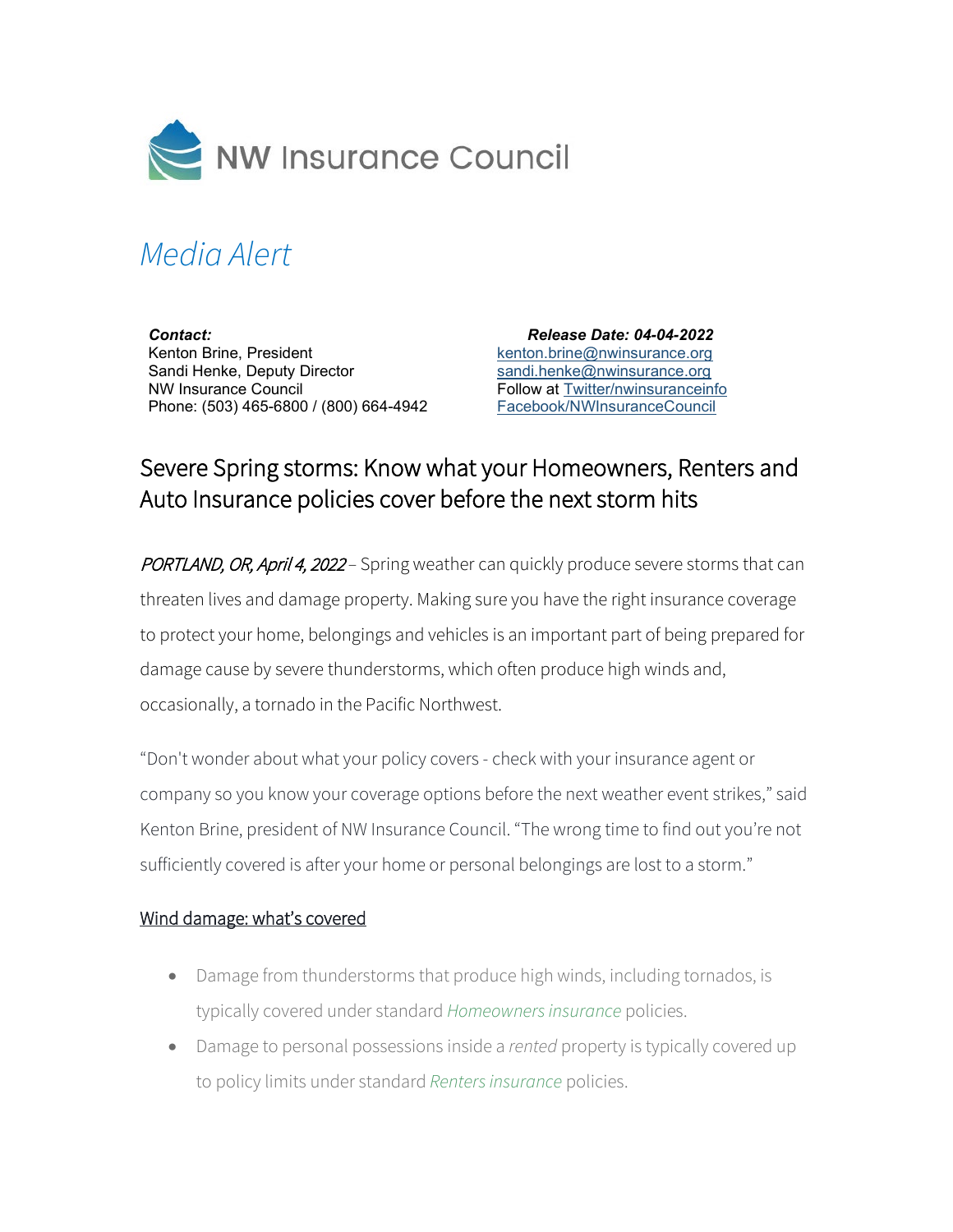- Damage to vehicles caused by wind, falling trees, flood and landslide is covered for insureds who have selected optional [Collision or](https://www.nwinsurance.org/auto-insurance-basics)  [Comprehensive](https://www.nwinsurance.org/auto-insurance-basics) Coverage. Personal possessions inside a vehicle may be covered by *Homeowners* or *Renters*insurance policies.
- A complete [home inventory](https://www.nwinsurance.org/building-a-home-inventory) of your possessions will help you and your insurance company get through the claims process more quickly.
- Read your policy's declarations page, or check with your company or agent to be familiar with your deductible amount. Property and auto insurance policies typically include a deductible – the amount the policyholder pays before insurance coverage "kicks in." It may be a set amount, or it may be a percentage of the insured value, but it also may be an amount selected by the policyholder when the policy is purchased.

## Floods and Landslides

- Standard home, renters and **[business](https://www.nwinsurance.org/business-insurance-basics)** policies do not include coverage for flooding and landslides.
- Flood Insurance can be purchased through an insurance agent or an insurer participating in the [National Flood Insurance Program](https://www.fema.gov/national-flood-insurance-program/How-Buy-Flood-Insurance) (NFIP). Some private insurers offer coverage as well. Typically, there is a 30-day waiting period from the time a policy is purchased until you are covered.
- Damage from landslide is not covered by a standard homeowners, renters or business insurance policy, but special coverage – called a "Difference in Conditions" policy [– is available](http://insurancemarketplace.com/Anonymous/Home/resultsearch.aspx?CoverageID=137&StateID=50) for purchase as a stand-alone policy, usually from a specialty lines broker.

## Filing a Claim

If property damage occurs to your home, business or vehicle, you can start with these basic steps (after the storm has passed) to get th[e claims process](https://www.nwinsurance.org/claims) started: